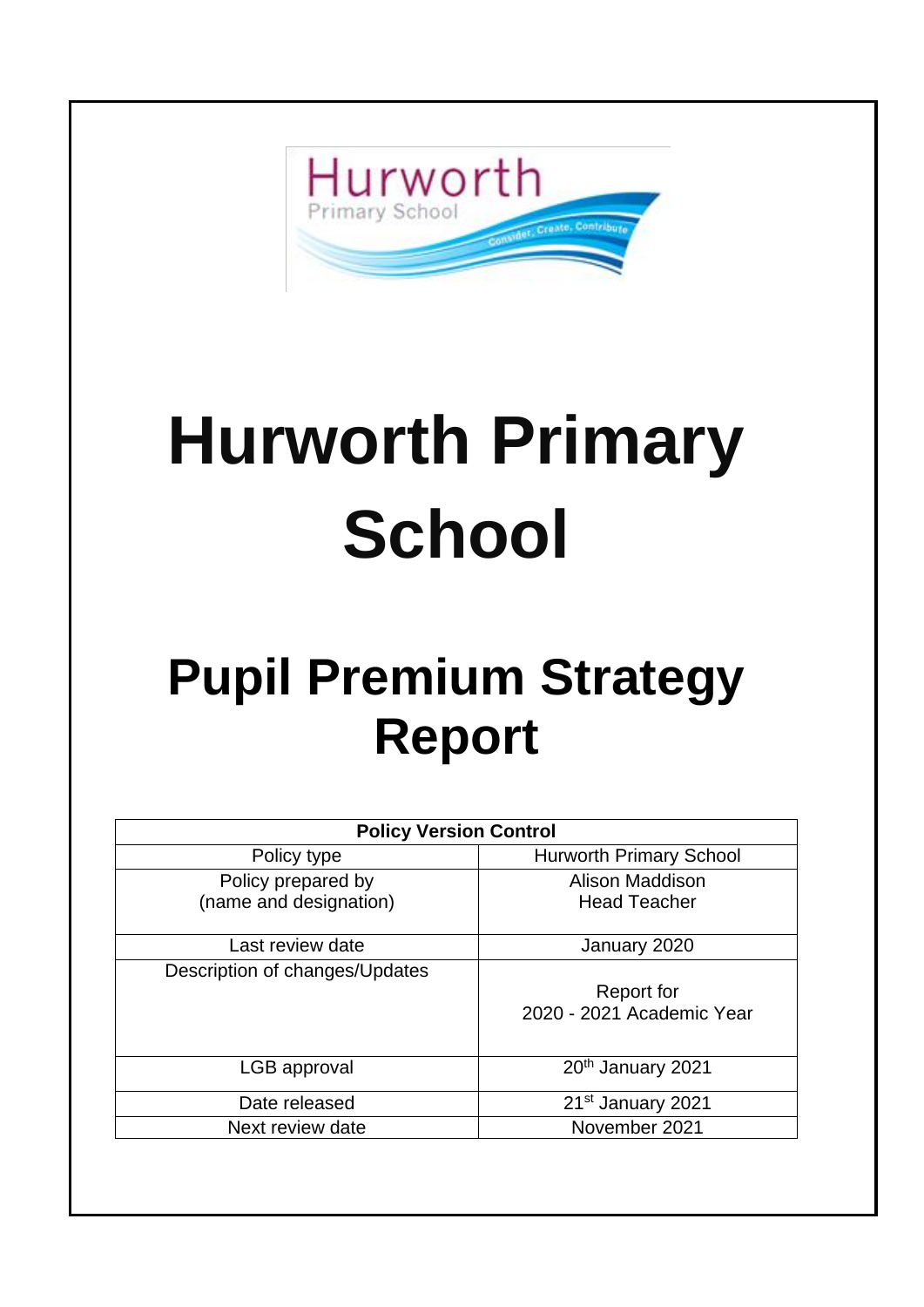### **Pupil premium strategy statement**

#### **School overview**

| <b>Metric</b>                               | Data                           |
|---------------------------------------------|--------------------------------|
| School name                                 | <b>Hurworth Primary School</b> |
| Pupils in school                            | 220                            |
| Proportion of disadvantaged pupils          | 12%                            |
| Pupil premium allocation this academic year | £30,615                        |
| Academic year or years covered by statement | 2020 - 2021                    |
| Publish date                                | November 2019                  |
| Review date                                 | <b>March 2020</b>              |
| Statement authorised by                     | <b>Hurworth Primary LGB</b>    |
| Pupil premium lead                          | <b>Alison Maddison</b>         |
| Governor lead                               | <b>Wendy Cordery</b>           |

#### **% of Disadvantaged pupils who made EXS at Key Stage 1 and went on to achieve EXS at KS2**

| <b>Measure</b> | %   |
|----------------|-----|
| Reading        | 100 |
| Writing        | 100 |
| <b>Maths</b>   | 100 |

#### **Strategy aims for disadvantaged pupils**

| <b>Measure</b>                   |                                                                                                                                                                   | <b>Score</b> |
|----------------------------------|-------------------------------------------------------------------------------------------------------------------------------------------------------------------|--------------|
| Meeting expected standard at KS2 |                                                                                                                                                                   | 100%         |
| Achieving high standard at KS2   |                                                                                                                                                                   | 50%          |
| <b>Measure</b>                   | <b>Activity</b>                                                                                                                                                   |              |
| Priority 1                       | To enable pupils to attain at least age related<br>expectation and/or make at least good progress in<br>reading, writing and maths.                               |              |
| Priority 2                       | To enable pupils to be ready for learning by providing<br>targeted support for behaviour, self-esteem and<br>emotional well-being.                                |              |
| Priority 3                       | To ensure that pupils are able to access all aspects<br>of the curriculum, including educational visits and<br>residential trips, by providing financial support. |              |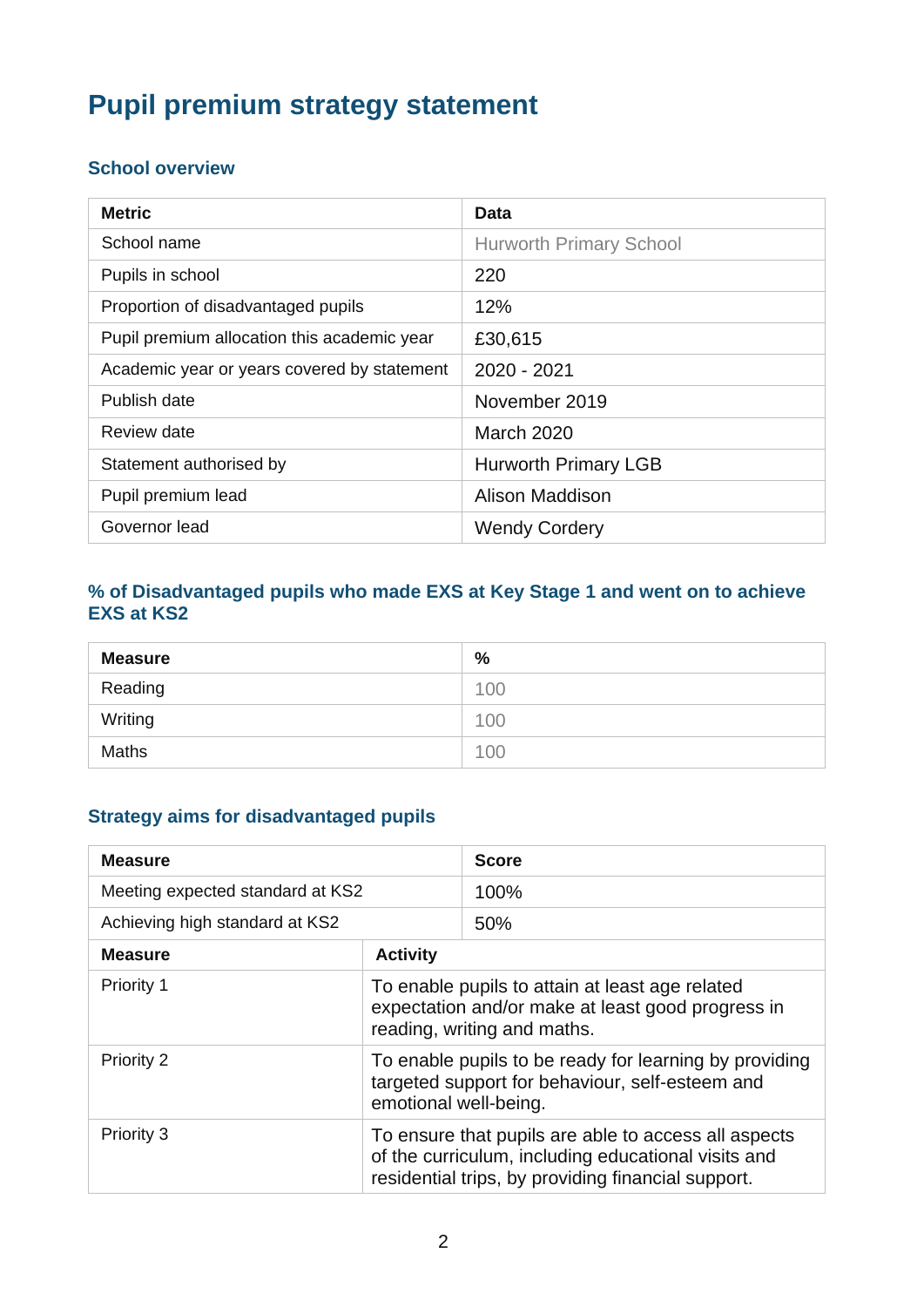| Barriers to learning these<br>priorities address | • On entry (reception) to school some PP<br>children show lower attainment in all areas of<br>learning.<br>• Attendance of some PP children is lower than<br>non PP children.<br>• Personal, social, emotional and mental health<br>issues for some PP children is having a<br>detrimental effect on their academic progress.<br>• The standard of homework and completion of<br>tasks is lower for some PP children. |
|--------------------------------------------------|-----------------------------------------------------------------------------------------------------------------------------------------------------------------------------------------------------------------------------------------------------------------------------------------------------------------------------------------------------------------------------------------------------------------------|
| Projected spending                               | £30,615                                                                                                                                                                                                                                                                                                                                                                                                               |

#### **Teaching priorities for current academic year**

| Aim - Improve:                                             | Target - To:                                                                                                                    | <b>Target date</b> |
|------------------------------------------------------------|---------------------------------------------------------------------------------------------------------------------------------|--------------------|
| Attainment for PP<br>children at the end of<br><b>EYFS</b> | Ensure PP children remain a priority to<br>attain a GLD                                                                         | Summer 2021        |
| Attainment in writing at<br>exceeding                      | Raise the level of attainment in writing<br>at exceeding to bring it in line with<br>reading and maths                          | Summer 2021        |
| Attainment for PP in the<br>Year 1 phonics check           | Target PP children who did not meet GLD<br>at EYFS                                                                              | Summer 2021        |
| Higher attainment in<br>writing at Key Stage 1             | Increase the percentage of children<br>achieving GD to bring it back in line<br>with reading and maths                          | Summer 2021        |
| Progress in Writing                                        | Increase the number of PP boys<br>working at Greater Depth in writing so<br>there is no attainment difference with<br>the girls | Summer 2021        |
| Progress in Mathematics                                    | Improve progress measures in maths<br>to bring it in line with reading and<br>writing                                           | Summer 2021        |

#### **Targeted academic support for current academic year**

| <b>Measure</b>                                                                                                                                          | <b>Activity</b>                                               |
|---------------------------------------------------------------------------------------------------------------------------------------------------------|---------------------------------------------------------------|
| Priority 1 - To enable pupils to<br>attain at least age related<br>expectations and/or make at<br>least good progress in reading,<br>writing and maths. | Additional 1:1 teacher support for targeted<br>intervention   |
|                                                                                                                                                         | Additional TA support in classes for focused<br>interventions |
| Barriers to learning these<br>priorities address                                                                                                        | The standard of homework and completion of tasks              |
| Projected spending                                                                                                                                      | £30,615                                                       |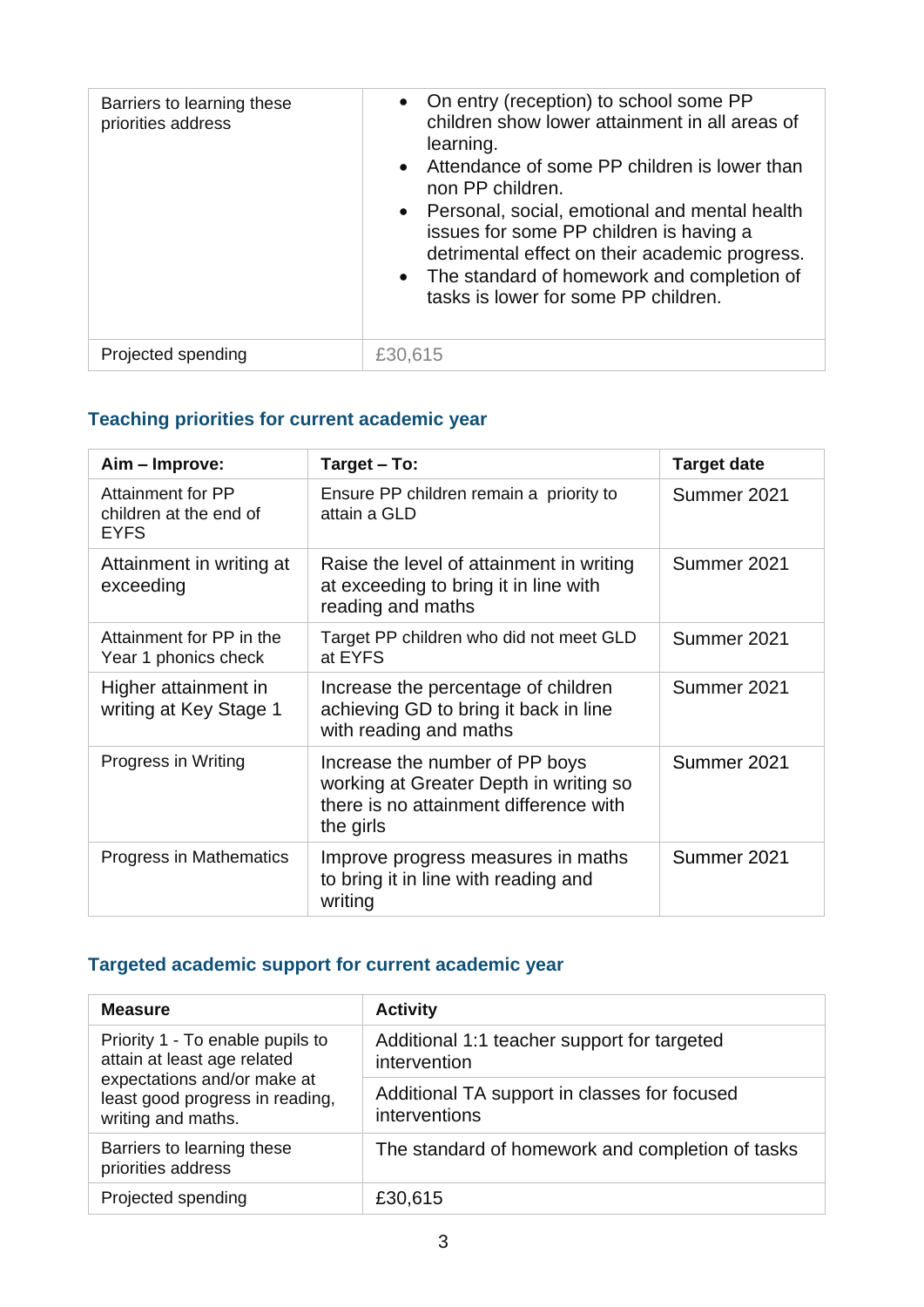#### **Wider strategies for current academic year**

| <b>Measure</b>                                                                                                                                                                          | <b>Activity</b>                                                                      |
|-----------------------------------------------------------------------------------------------------------------------------------------------------------------------------------------|--------------------------------------------------------------------------------------|
| Priority 1 - To enable the child<br>to be ready for learning by<br>providing targeted support for<br>behaviour, self-esteem and<br>emotional well-being.                                | To provide a school counsellor to work with identified<br>PP children                |
| Priority 2 - To ensure that pupils<br>are able to access all aspects of<br>the curriculum, including<br>educational visits and residential<br>trips, by providing financial<br>support. | To provide funding for school trips, residential and<br>wider curriculum experiences |
| Barriers to learning these<br>priorities address                                                                                                                                        | Personal, social, emotional and mental health issues                                 |
| Projected spending                                                                                                                                                                      | £5,400                                                                               |

#### **Monitoring and Implementation**

| Area             | <b>Challenge</b>                                                                                                       | <b>Mitigating action</b>                                                                                                              |
|------------------|------------------------------------------------------------------------------------------------------------------------|---------------------------------------------------------------------------------------------------------------------------------------|
| Teaching         | Reviewed termly through<br>monitoring cycle (lesson obs,<br>learning walks book looks,<br>PPM and pupil surveys        | To identify all children (including<br>PP) who do not read at home/<br>return books regularly and plan<br>appropriate interventions   |
| Targeted support | 4 PPM over the year led by<br>SLT - issues highlighted to<br>staff working with those pupils<br>Reported to LGB termly | Continue to ensure Pupil<br>Progress meetings identify,<br>monitor and track attendance,<br>progress and attainment of PP<br>children |
| Wider strategies | Reviewed termly with SENCo<br>and SLT                                                                                  | Continue to secure regular and<br>high quality support for PP<br>children in need of additional<br>help                               |

#### **Review: last year's aims and outcomes**

| Aim                                                                                                                                                            | <b>Outcome</b>                                                                                                                         |  |
|----------------------------------------------------------------------------------------------------------------------------------------------------------------|----------------------------------------------------------------------------------------------------------------------------------------|--|
| Support for learning - To enable pupils to<br>attain at least age related expectations<br>and/or make at least good progress in<br>reading, writing and maths. | Key Stage 2 data for reading, writing,<br>maths and SPaG show that<br>disadvantaged pupils outperformed all<br>other pupil categories. |  |
|                                                                                                                                                                | Progress scores for disadvantaged<br>children were significantly above National                                                        |  |